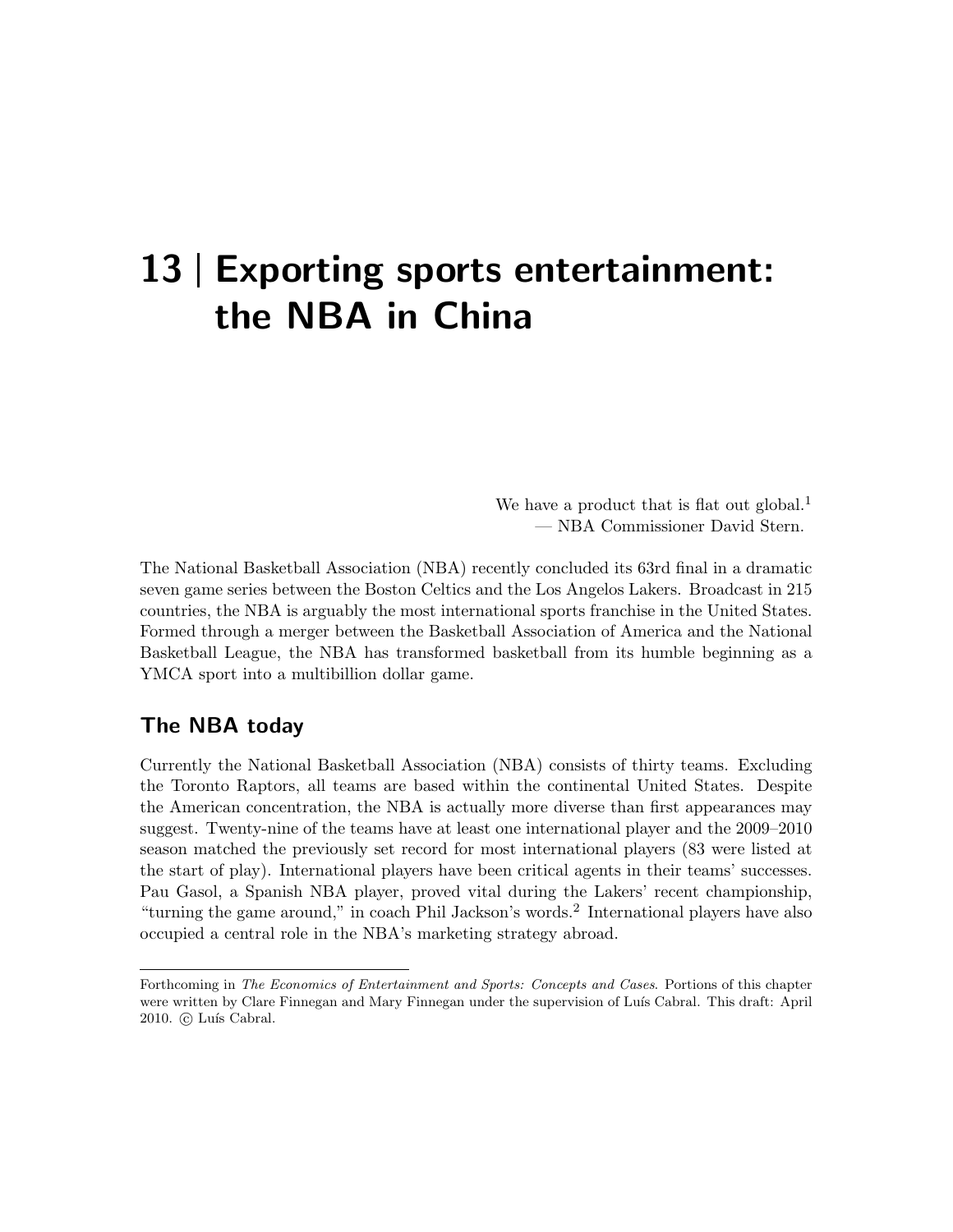#### Going global

With four major sports franchises, the United States market is saturated. In the early 2000s the NBA turned its attention abroad in the search for new revenue sources. NBA commissioner David Stern considered various intercontinental expansion plans. One such plan called for the creation of a new European division consisting of five teams based in major metropolitan centers: London, Barcelona, Paris, Rome and Cologne. Although preliminary discussions took place, eventually the plans for a European division were abandoned due to several issues. At the time of the proposed expansion, only Cologne had the facilities necessary to host an NBA team. Furthermore, players and teams voiced resistance to both the excessive travel requirements and foreign taxation laws.

#### The 1992 Dream Team

Non-U.S. basketball players have competed in the U.S. since the 1980s. However, international awareness of the NBA only exploded when the United States won gold at the 1992 Olympics. That year, for the first time, professional basketball players were allowed to compete in the Games, which in 1992 were hosted by Barcelona. The U.S. team featured some of the greatest athletes in NBA history, including basketball legends Michael Jordan, Charles Barkley, Larry Bird and Magic Johnson. The team was quickly nicknamed the Dream Team, and it truly was: of the twelve players all but two were invited to the NBA's 50th Anniversary All-Time Team.

This star-studded roster created a sensation in Europe. Newspapers reported that many of the opposing teams "sought Dream Teamers' autographs and pictures" and treated the players like "rock-stars."<sup>3</sup> As to on-court performance, the results proved that the Dream Team's fame was not unwarranted: the U.S. side claimed the gold medal with an average win margin of  $43.8$  points per game.<sup>4</sup>

The NBA capitalized on the international acclaim by expanding the franchise to Canada and upping international distribution of merchandize. By 1995, the NBA's international retail sales were \$350 million, up from \$10 million in 1988.<sup>5</sup>

#### Basketball in China

Basketball is not a new export to China. A mere four years after the game was invented by Canadian James Naismith, recreational games were being played in Shanghai. Brought by YMCA missionaries, basketball fared better than Christianity under the Communist takeover. While non-Chinese missionaries were expelled from the country, Communist leader Mao encouraged the continuation of the sport. Basketball was seen as a unifying force and participants adhered to the slogan "Friendship first and competition second."

Professional basketball in China is now run by the Chinese Basketball Association (CBA). Created in 1956, the organization formed the CBA league in 1995. It currently boasts seventeen teams, scattered throughout the country's regional centers. Historically, players have been brought up in a state-run farm system, which they enter at an early age (Chinese star Yao Ming entered sports school at age nine).

The CBA has also struggled to create a marketable franchise; many teams have faced bankruptcy recently. In order to improve financial stability, the CBA introduced a salary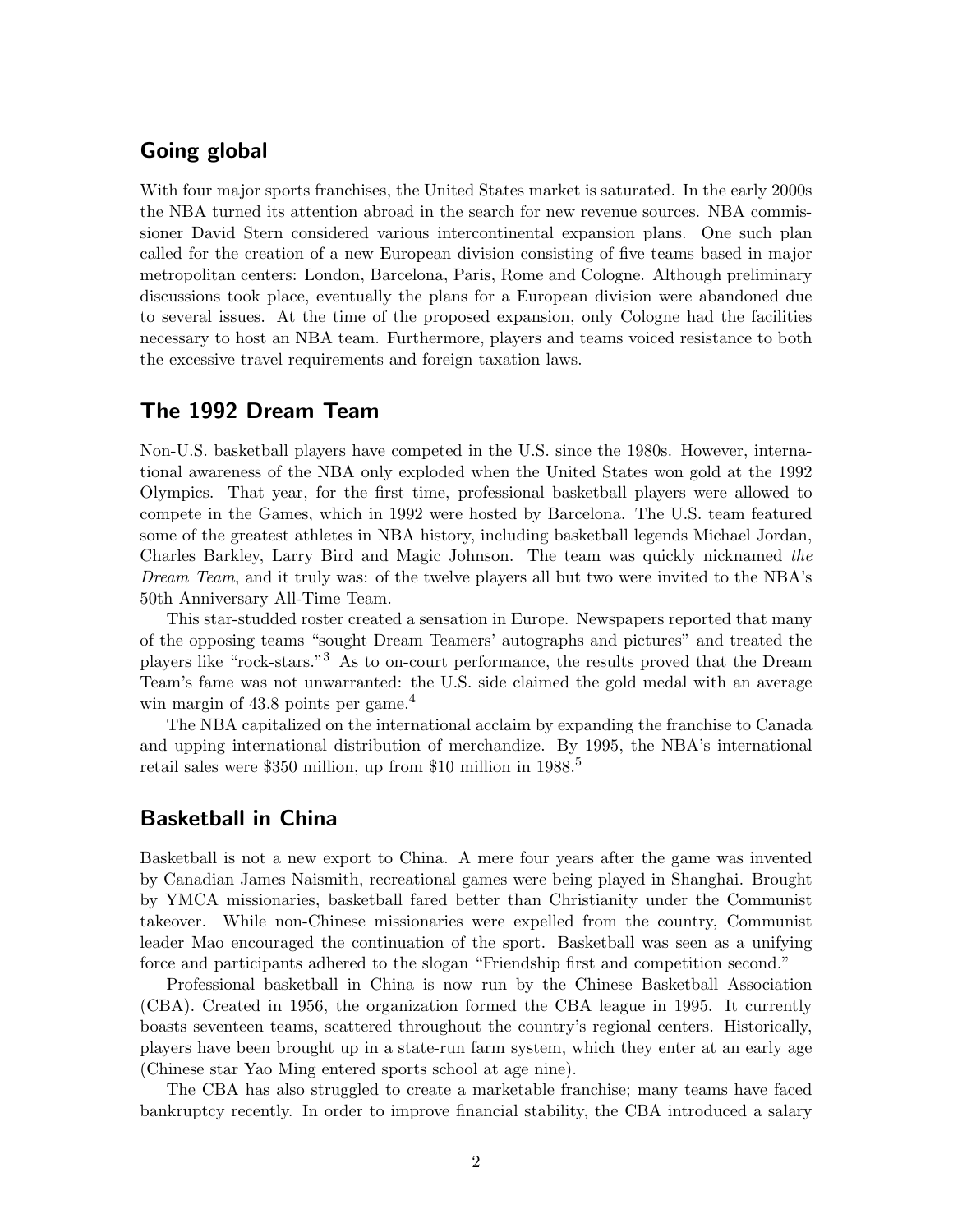

China's NBA stars: Yao Ming and Kobe Bryant.

cap. Supporters of the cap hope that it will force teams to become more fiscally responsible and allow local players to develop. That notwithstanding, the "opening" of China has been accompanied by a surge in imported basketball talent. These international players have created controversy as they tend to dominate the court and hinder the development of Chinese players. For example, in the most recent season seventeen of the top twenty scorers were non-Chinese.

# NBA China

While the CBA league may be floundering, the NBA has achieved unrivaled success in its Chinese venture. The NBA is so popular that that NBA.com launched a Chinese version of its site in 2008. By May 2010, NBA.com/China had received more the 4.4 billion hits.<sup>6</sup> Also in 2008 the NBA opened in China the first two NBA stores outside of the U.S.; and created a new entity called "NBA China" to oversee its China interests and "design, market, program, and operate up to 12 multi-purpose, NBA-style sports and entertainment arenas in major cities throughout greater China."<sup>16</sup>

# The Yao Ming effect

Chinese star Yao Ming's move to the U.S. has contributed to the NBA's success in China considerably. A 7 ft 6 inch center, Yao began playing for the Houston Rockets in 2002. Since then he has become a crucial marketing agent for the NBA. In the U.S., the Houston Rockets' games have an average viewing audience of 1 million. In China, Rockets' games "regularly attract up to 30 million, making the Houston Rockets China's favorite team—and the world's most watched."<sup>7</sup> Yao's potential marketing appeal has attracted multiple sponsors. His contracts with companies like Visa, Apple, and Coke have earned him endorsement packages worth over \$150 million.<sup>8</sup> McDonalds believes Yao "is a tremendous global asset" and has doubled its China outlets since signing Yao as spokesman. Yao's impact has not been limited to his home country. During his first season, the Rockets estimated that 12% of group tickets were purchased by Asian Americans. In previous years Asian Americans were responsible for a mere  $1\%$  of sales.<sup>9</sup>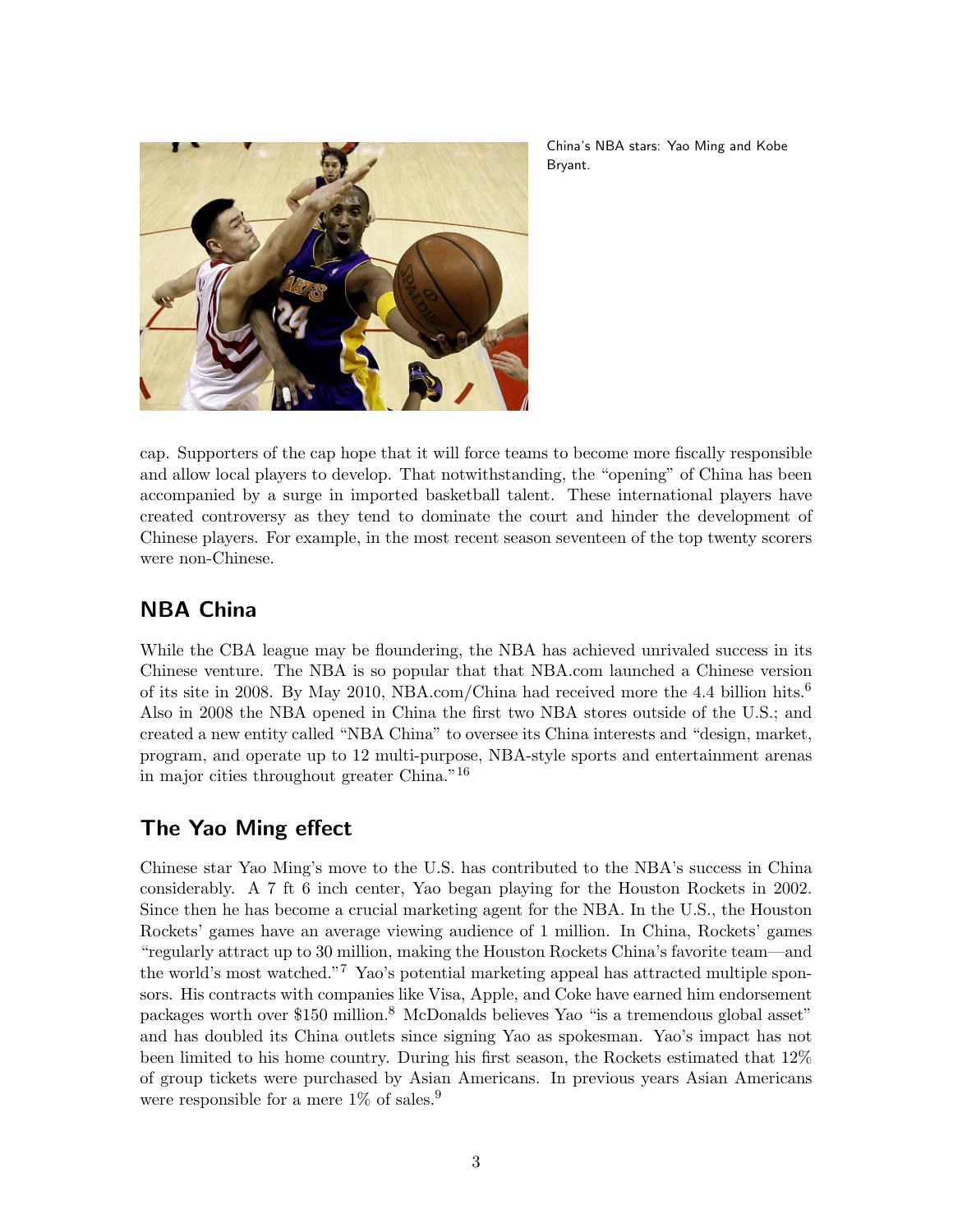#### Other promotional efforts

As important as Yao Ming has been for the NBA in China, he is certainly not the only factor. Many of the NBA exhibition games ("friendlies") take place in China. Tickets prices range from \$50 to \$800, hugely expensive prices considering that China's per capita income is roughly one quarter of the U.S.'s. Yao Ming's popularity notwithstanding, Kobe Bryant is the top seller of sports jersey's in China. "That's only because all the kids already have Yao Ming's jersey," jokes David Stern.<sup>16</sup> Perhaps that's the case. Or perhaps the combined efforts of the NBA and of sponsors such as Coke and Nike truly have achieved the goal of making the NBA a "national" league also in China. "If you read the newspapers in China, each day's discussion is about LeBron James going to the Heat, Amare Stoudmire to the Knicks, will Carmelo [Anthony] leave the Nuggets or won't he?," adds Stern. And he then predicts that "in five years the retail sales of merchandize in China will be the equal of the retail sales in the United States."

#### Global sports beyond China and beyond basketball

Can the Yao Ming effect be replicated in other countries? To a lesser degree, Argentinean Manu Ginobili did so in Argentina. When Manu won the 2005 Championship, the Argentine media hailed him as "The King," a title typically reserved for soccer players.<sup>10</sup> In Buenos Aires, Game 7 of the 2005 finals earned an average rating of 15.1, with a high of 24.7 (approximately 800,000 households).<sup>11</sup> These ratings are particularly encouraging in light of the NBA's television situation in Argentina twenty years before, when David Stern practically gave away the NBA's Argentine TV rights for  $$2,000$ .<sup>12</sup> The 2005 playoffs were also significant due to a 41 percent increase in online orders shipped outside the United States, which NBA officials attributed mostly to Ginobili's fans.

However, there have been cases in which the "Yao Ming effect" seems to have failed. Using international players as NBA promoters has proved more difficult in developed countries. Dirk Nowitski, the NBA's Most Valuable Player in 2007, has a relatively small fan base in his home country. As one German reporter put it, "It's just not that important here in Germany if Dirk is in the Finals." Perhaps had Dirk won the Finals the response would have been different.<sup>13</sup>

Basketball is not the only sports franchise attempting to go global. In recent years, Bernie Ecclestone created several new locations in the Formula One annual grand prix series: Singapore, Bahrain, Malasya, South Korea; the results have been mixed. American Football has tried to penetrate the European market, not very successfully up to date. For many soccer leagues (or "football" leagues, outside the U.S.), India and China still represent largely untapped markets. Golf and rugby union hope that their inclusion in the 2016 Rio Olympics will create an effect similar to that of the 1992 Barcelona Olympics on basketball.

#### Yao Ming retires

The retirement of Yao Ming, China's leading player, provides an additional piece of evidence regarding the causes for the NBA's success in Chian. In fact, notwithstanding Yao's early retirement in 2011 (due to chronic injuries), the NBA has never been more flourishing in its Chinese market. The anticipated "drop-off in popularity" never occurred, with TV ratings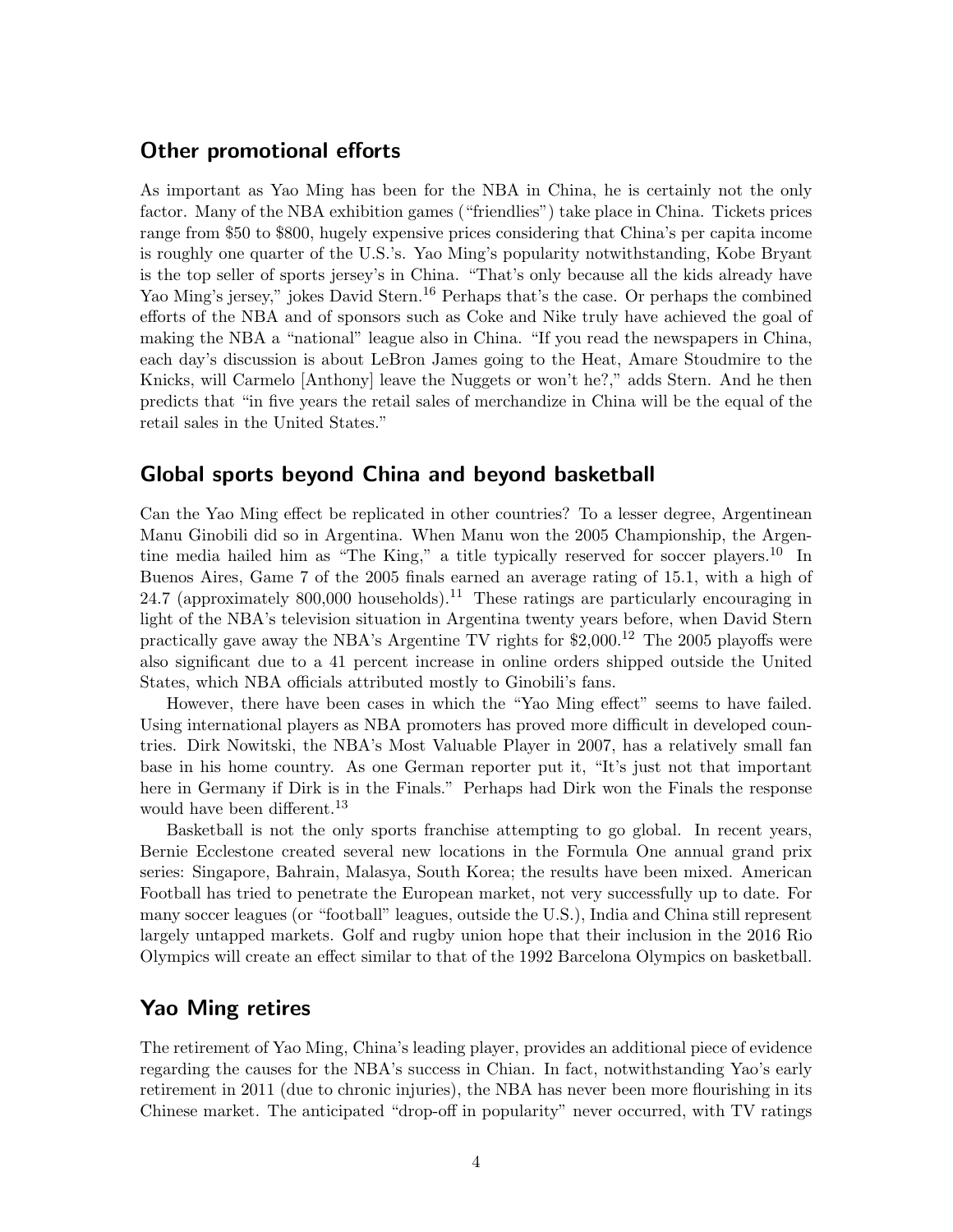"stronger than [in 2011]," due to a "more sophisticated and diverse fan base now."<sup>16</sup> Since the initial interest in basketball has been cemented by Yao's legacy, China no longer needs an individual player to point to for garnering interest. Fans "no longer cheer for any one player" and have a greater appreciation for the sport in general.

This is numerically proven in several areas. Since Yao's departure, the NBA has continued to experience significant growth. In 2012, the "NBA's Chinese website experienced 3.3 billion page views," and in 2013 that number increased by 34 percent to "4.5 billion page views."<sup>14</sup> Websites are just one area of digital growth. Video streaming has also rocketed, and in the 2012–13 season "total video streams for the NBA increased by 169 percent" from the last season, climbing from "1.2 billion to 3.2 billion."<sup>16</sup> Clearly, China's interest in basketball, while initially bolstered by Yao's inspiring image, continues to carry on his legacy in the wake of his retirement.

Yao, in turn, remains deeply involved in basketball, pledging to "continue to push sports development forward" in China.<sup>15</sup> He has more than kept to his word. Since retirement, Yao has collaborated with NBA China to "continue to build upon the incredible influence" left by his legacy. Together, NBA China and Yao are initiating "several development programs" to cultivate the future players of China and foster greater nationalization of basketball.<sup>16</sup>

#### Jeremy Lin

Another explanation for China's continued devotion to basketball could be the Houston Rocket's acquisition of Taiwanese-American player Jeremy Lin in the 2013 season. Lin's heritage, combined with the success of his first two career seasons, "has helped fuel postseason NBA interest in China and Taiwan."<sup>17</sup>

In his first and second season, Lin's teams (previously the Knicks, currently the Rockets) made the playoffs with his assistance. This significantly boosted Chinese coverage of the NBA playoffs: not only is every game shown live, with "six games being shown nationally per week on CCTV5 during the first and second rounds," but China has gone even further: they created a "two-hour weekly NBA show" specifically to "enhance" the playoff experience for Chinese fans.<sup>16</sup>

However, Lin's greatest assistance to the Chinese market may come in the form of merchandise. The NBA attributes the rapid gains made in merchandising areas in Taiwan and China to Lin's Taiwanese background (Lin's parents are Taiwanese). Taiwan citizens now "feel a connection to him, leading them to purchase a greater amount of NBA merchandize."<sup>16</sup> It must be a strong connection indeed, if sales have anything to say about it: In the last five years, particularly the two since Lin has joined the league, the NBA "has seen a triple-digit increase in its Chinese merchandise revenues."<sup>16</sup>

#### Conclusion

A 2010 Financial Times piece on globalization in sports listed some key points to a successful sports export strategy:

- Team sports are preferable there are more individuals to promote, and a greater sense of tribal identification for fans.
- Low-maintenance sports help, particularly if participation is key.